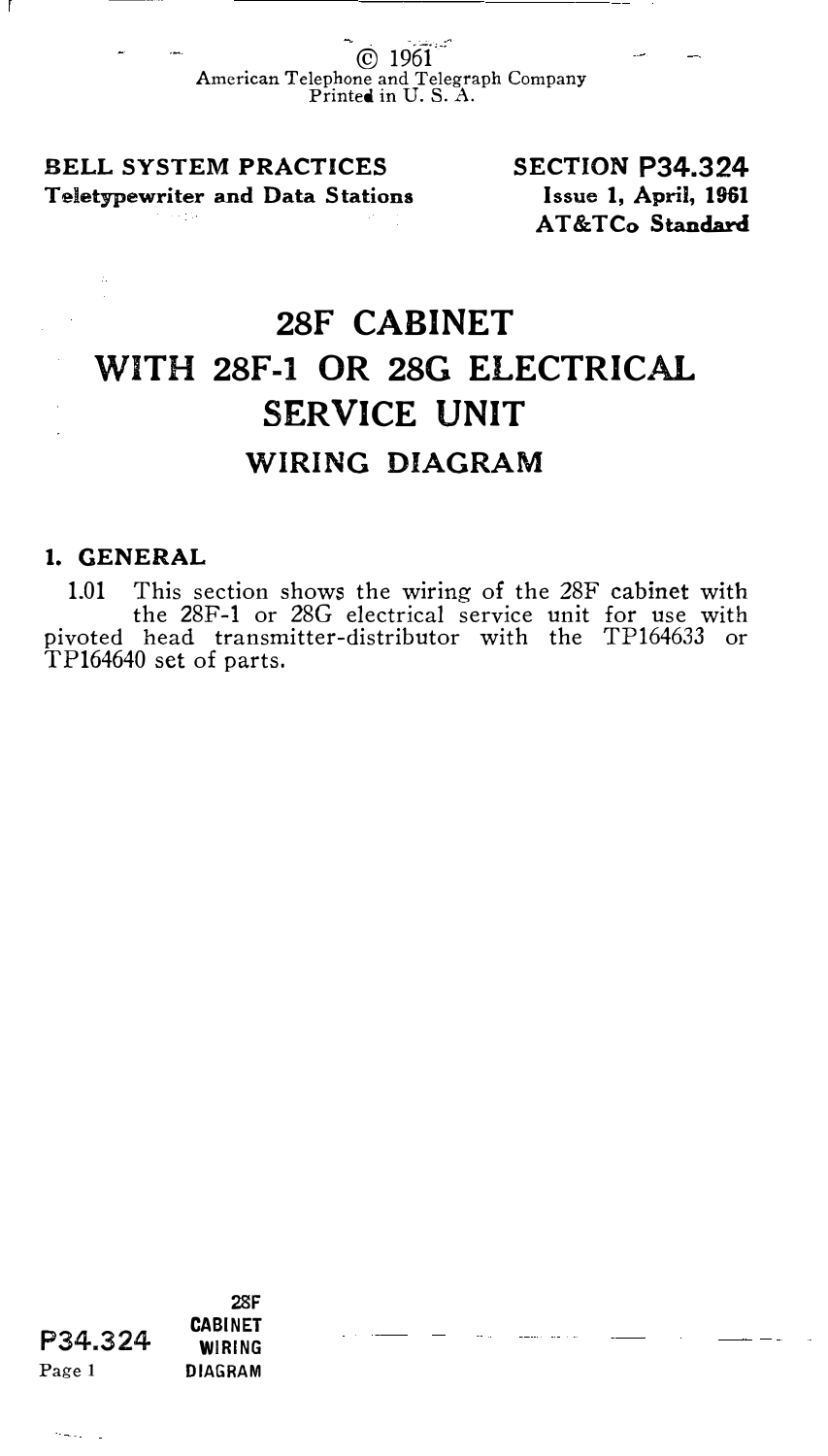











Page 2

28F Cabinet wtih 28F-1 or 28G Electrical Service Unit

8

号6 22

-17 23⊪

—∥в

−19 251

-810  $26<sup>8</sup>$ 

-11 27를

 $-12$ 28종

-813 295

-∰14 30.

 $-115$ -31

−შივ 32

 $24 +$ 

R

 $\mathbf{Y}$ 

 $W - BK$ 

 $W - P$ 

**BK** 

BR

 $\bullet$ 

 $W-S$ 

 $W-BB$ 

 $\overline{\mathbf{r}}$ 

W-BK

 $W-R$ 

 $W - G$ 

 $W - BL$ 

G

 $R$ 

Ŵ

**BL**